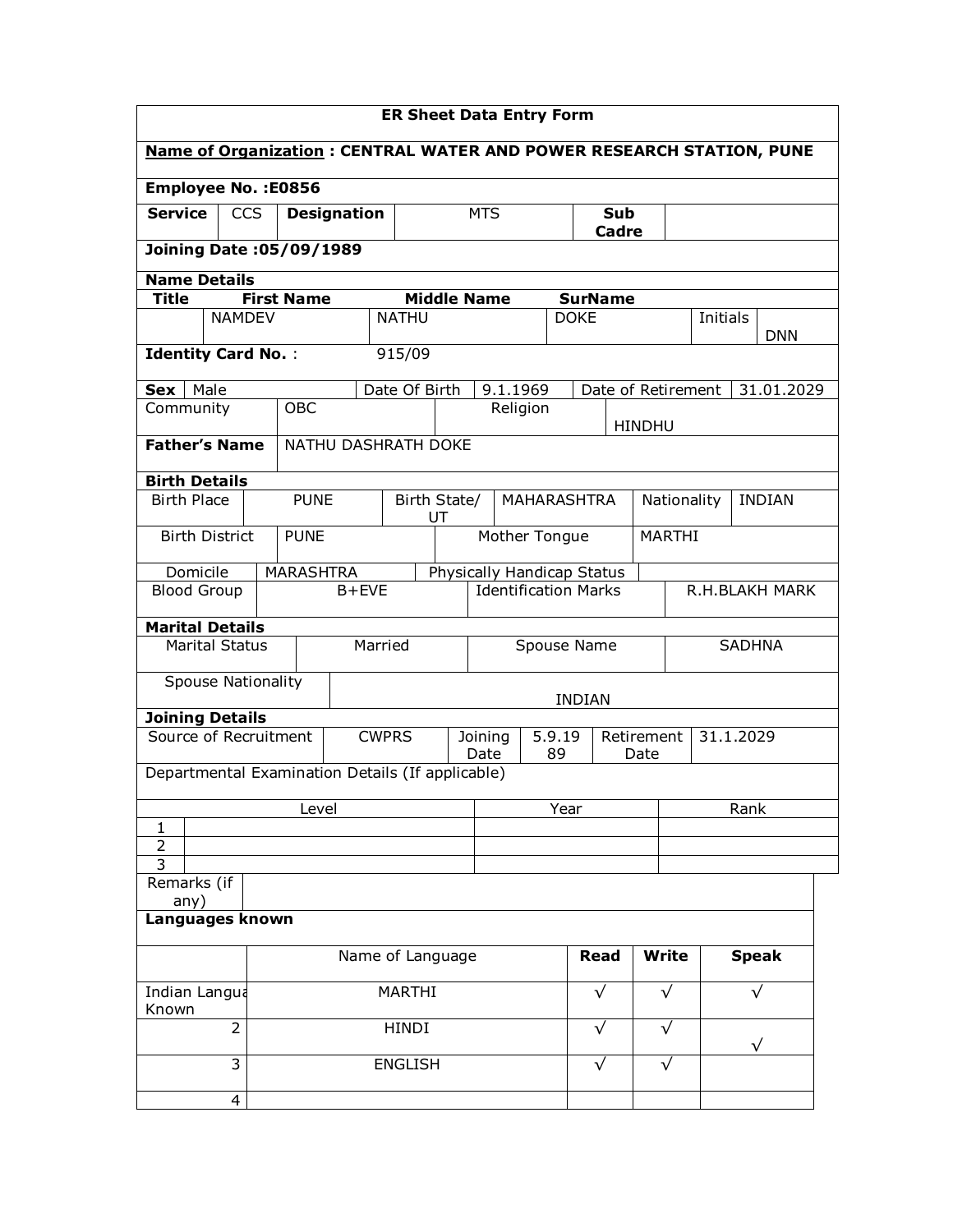| 5                             |  |  |
|-------------------------------|--|--|
|                               |  |  |
| Foreign<br>Languages<br>Known |  |  |
| h                             |  |  |
| 3                             |  |  |

## Details of deputation (if applicable)

| Name of the Office | Post held at that<br>time in parent office | Name of post<br>(selected for<br>deputation | Period of deputation |      |  |  |
|--------------------|--------------------------------------------|---------------------------------------------|----------------------|------|--|--|
|                    |                                            |                                             | Since                | From |  |  |
|                    |                                            |                                             |                      |      |  |  |

## Details of Foreign Visit

| SI.<br>No. | Place of Visit | Date of<br>visit | Post held at<br>that time | Whether it<br>is a<br>personal or<br>official visit | Details of visit |
|------------|----------------|------------------|---------------------------|-----------------------------------------------------|------------------|
|            |                |                  |                           |                                                     |                  |

## Transfer/Posting Detail (if applicable)

| Place | Period of posting |      |  |  |  |  |  |  |
|-------|-------------------|------|--|--|--|--|--|--|
|       | Since             | From |  |  |  |  |  |  |
|       |                   |      |  |  |  |  |  |  |
|       |                   |      |  |  |  |  |  |  |
|       |                   |      |  |  |  |  |  |  |
|       |                   |      |  |  |  |  |  |  |
|       |                   |      |  |  |  |  |  |  |